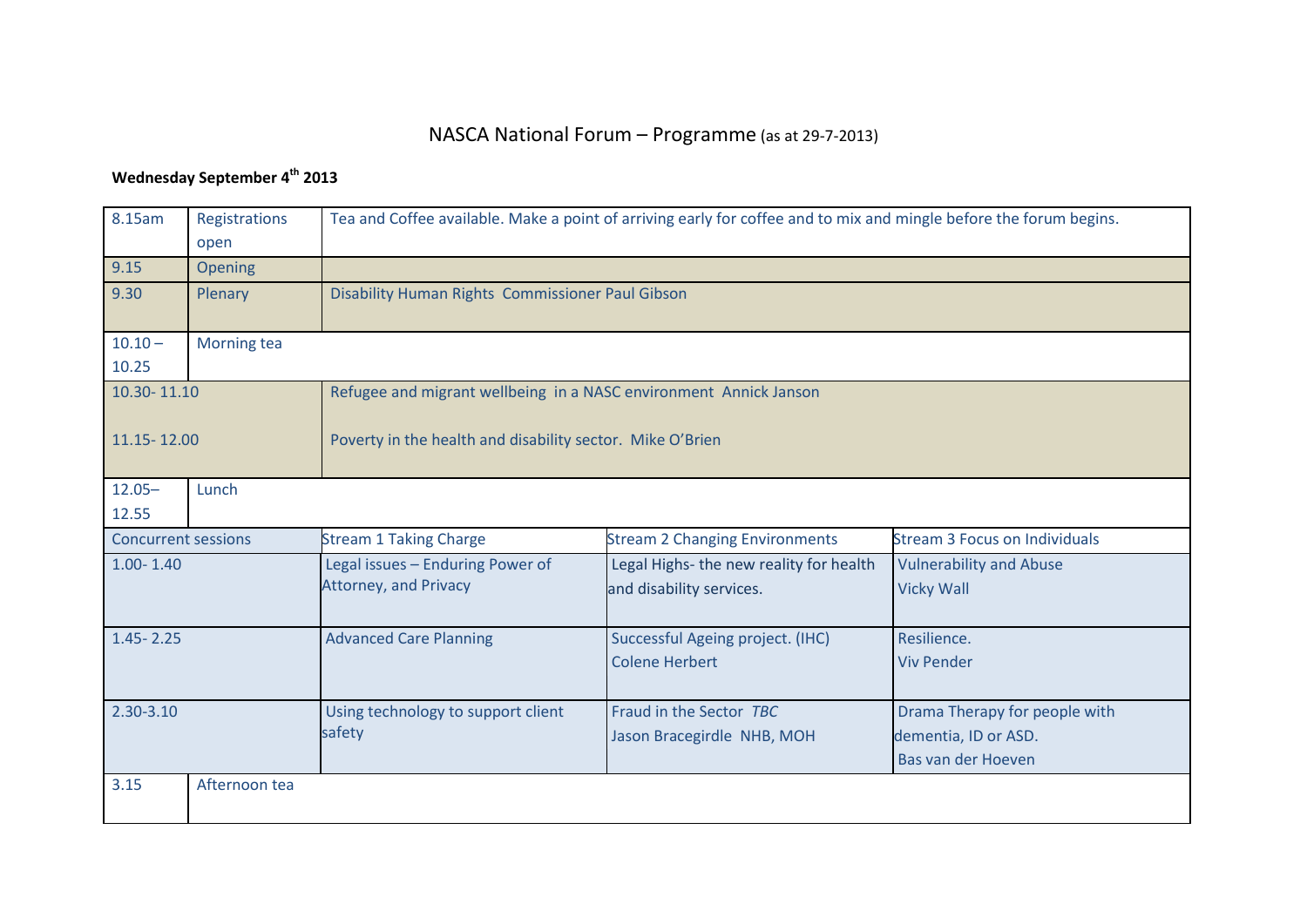| <b>Concurrent sessions</b> |                                                                                          | <b>Stream 1 Focus on Older People</b> | <b>Stream 2 Focus on Mental Health</b>    | <b>Stream 3 Focus on Disability</b>    |  |  |  |
|----------------------------|------------------------------------------------------------------------------------------|---------------------------------------|-------------------------------------------|----------------------------------------|--|--|--|
| $3.30 - 4.00$              |                                                                                          | Member presentations on best practice | <b>Best Practice Initiatives:</b>         | <b>Enabling Good Lives.</b>            |  |  |  |
|                            |                                                                                          | <i>initiatives</i>                    | Te Ara Pai: Stepping Stones to Wellness - | <b>Gordon Boxall</b>                   |  |  |  |
|                            |                                                                                          |                                       | <b>CCDHB Provider and NGO initiative</b>  |                                        |  |  |  |
| $4.00 - 4.30$              |                                                                                          |                                       | Innovation & Integration.                 | Choices in Community Living.           |  |  |  |
|                            |                                                                                          |                                       | Lynne Ahkan & Glenda Knox                 | <b>Nellie Harris and CLT</b>           |  |  |  |
|                            |                                                                                          |                                       |                                           |                                        |  |  |  |
| $4.30 - 5.00$              |                                                                                          |                                       | Reinventing our Wheel - Learning from     | <b>Western BOP demonstration NASC.</b> |  |  |  |
|                            |                                                                                          |                                       | others when implementing a service        | <b>Don Sorrenson</b>                   |  |  |  |
|                            |                                                                                          |                                       | change.                                   |                                        |  |  |  |
|                            |                                                                                          |                                       | <b>Andrew Neas, NZROT</b>                 |                                        |  |  |  |
|                            |                                                                                          |                                       |                                           |                                        |  |  |  |
| 5.00                       | End of day                                                                               |                                       |                                           |                                        |  |  |  |
| 5.05                       | NASC AGM All who are interested are invited to attend. Members only are entitled to vote |                                       |                                           |                                        |  |  |  |
| 5.35                       | <b>End AGM</b>                                                                           |                                       |                                           |                                        |  |  |  |
| 6.30                       | Drinks Cash bar                                                                          |                                       |                                           |                                        |  |  |  |
| 7.00                       | Dinner and entertainment                                                                 |                                       |                                           |                                        |  |  |  |

**Please see over for Day 2, Thursday September 5th….**